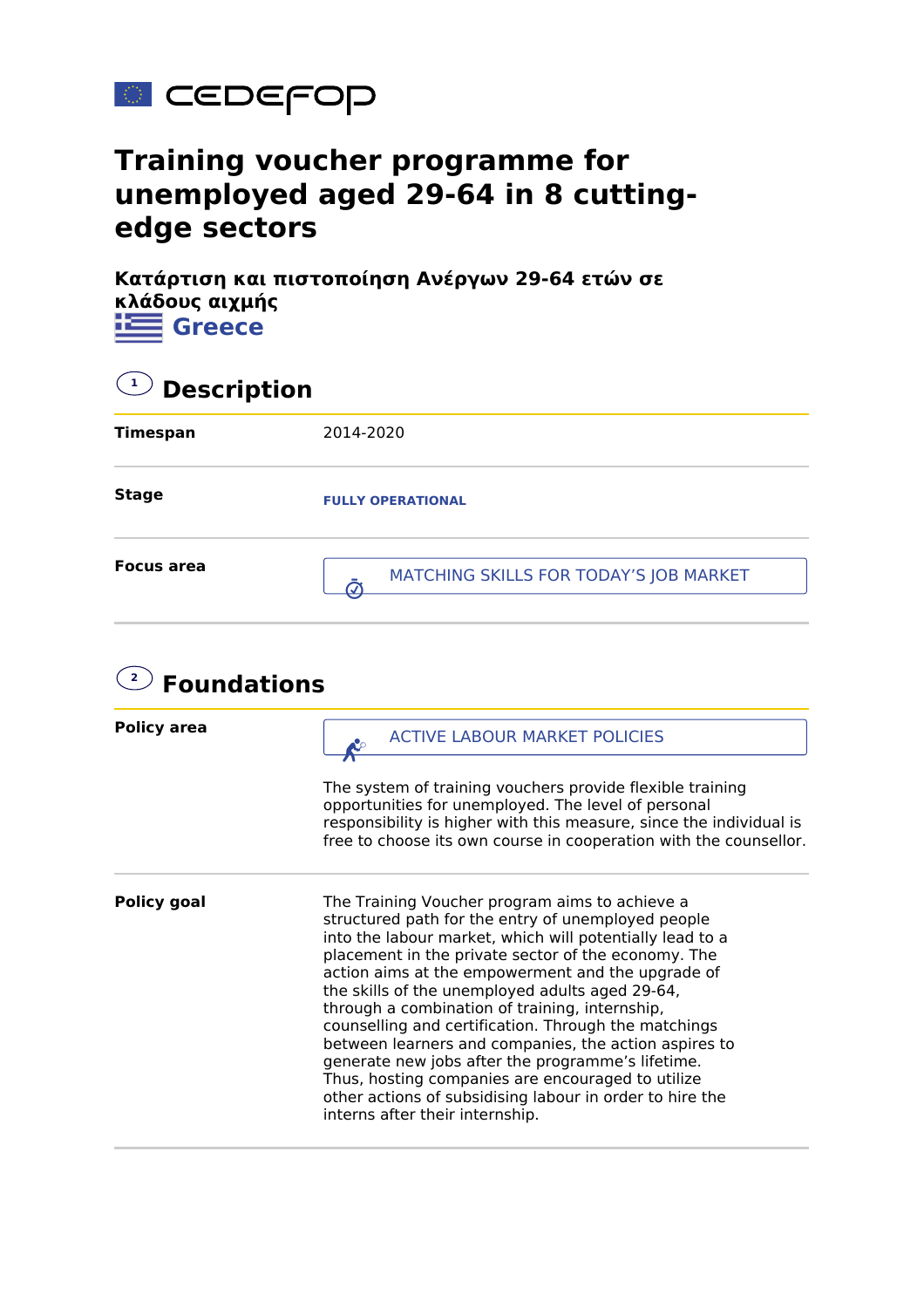| <b>Mismatch</b>                 | <b>PART OF BROAD POLICY MEASURE OF WHICH SKILL</b><br><b>MISMATCH IS ONLY A MINOR PART</b>                                                                                                                                                                                                                                                                                                                                                                 |
|---------------------------------|------------------------------------------------------------------------------------------------------------------------------------------------------------------------------------------------------------------------------------------------------------------------------------------------------------------------------------------------------------------------------------------------------------------------------------------------------------|
|                                 | Although no explicit reference to skills mismatch has been<br>made, the beneficiary (receiver of vouchers) had to consult with<br>a career counsellor and together decide which thematic area<br>(specialty) fits to his/her needs, taking into account the local<br>labour market needs too (secondary data accessed by the<br>counsellor).                                                                                                               |
| Aim of policy<br>instrument     | UPSKILL AND MATCH SKILLS OF UNEMPLOYED                                                                                                                                                                                                                                                                                                                                                                                                                     |
| <b>Legal basis</b>              | <b>MINISTERIAL ORDER</b>                                                                                                                                                                                                                                                                                                                                                                                                                                   |
| <b>Administrative level</b>     | <b>NATIONAL</b>                                                                                                                                                                                                                                                                                                                                                                                                                                            |
| <b>Main responsible</b><br>body | Ministry of Labour, Social Insurance and Social<br>Solidarity                                                                                                                                                                                                                                                                                                                                                                                              |
| <b>Stakeholders</b>             | <b>GOVERNMENT (CENTRAL &amp; REGIONAL)</b><br>正命宣                                                                                                                                                                                                                                                                                                                                                                                                          |
|                                 | <b>TRAINING PROVIDERS (PUBLIC/PRIVATE)</b><br>₩                                                                                                                                                                                                                                                                                                                                                                                                            |
|                                 | <b>GUIDANCE COUNSELLORS</b><br>5                                                                                                                                                                                                                                                                                                                                                                                                                           |
|                                 | <b>OTHER</b>                                                                                                                                                                                                                                                                                                                                                                                                                                               |
|                                 | Ministry of Labour: funding and evaluation<br>National Organisation for the Certification of Qualifications &<br>Vocational Guidance (EOPPEP): monitoring and control<br>Public Employment Service (OAED): implementation<br>Certification agencies (private sector bodies): implementation<br>VET providers (private sector companies): implementation<br>Guidance counsellors (physical persons either freelancers or<br>employed by the VET companies). |
| <b>Funding</b>                  | €89,000,000 in total. O.P. "Human Resource<br>Development, Education & Lifelong Learning", with<br>funds from Greece and the European Union (European<br>Social Fund).                                                                                                                                                                                                                                                                                     |
| Intended<br>beneficiaries       | Unemployed people aged 29-64 (23,000 in total).                                                                                                                                                                                                                                                                                                                                                                                                            |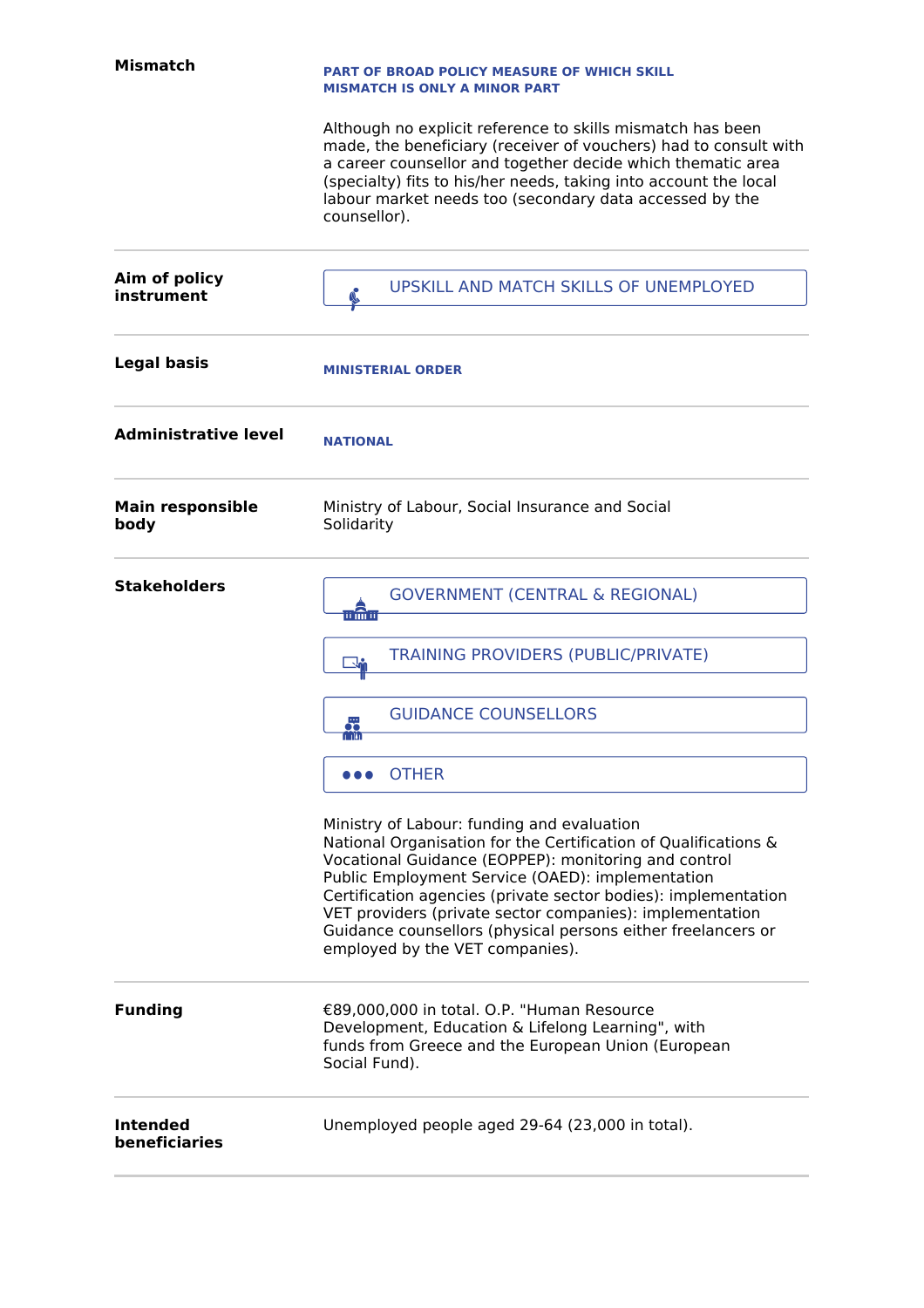| 3)<br><b>Processes</b>               |                                                                                                                                                                                                                                                                                                                                                                                                                                                                                                                                                                                                                                                                                                                            |  |
|--------------------------------------|----------------------------------------------------------------------------------------------------------------------------------------------------------------------------------------------------------------------------------------------------------------------------------------------------------------------------------------------------------------------------------------------------------------------------------------------------------------------------------------------------------------------------------------------------------------------------------------------------------------------------------------------------------------------------------------------------------------------------|--|
| Use of labour<br>market intelligence | <b>DESIGN TRAINING PROGRAMMES TO ACTIVATE</b><br>N<br><b>UNEMPLOYED</b>                                                                                                                                                                                                                                                                                                                                                                                                                                                                                                                                                                                                                                                    |  |
|                                      | INFORM AND TRAIN CAREER GUIDANCE AND<br>罪<br><b>COUNSELLORS</b>                                                                                                                                                                                                                                                                                                                                                                                                                                                                                                                                                                                                                                                            |  |
|                                      | <b>INFORM CAREER-MAKING DECISIONS OF STUDENTS</b><br>$^{\circ}$<br>УT                                                                                                                                                                                                                                                                                                                                                                                                                                                                                                                                                                                                                                                      |  |
|                                      | During the preparatory phase of the action, the Managing<br>Authority used a Methodology for the identification of sectors<br>and professions that should be prioritized. The methodological<br>guide has been created by the Employment Agency of the<br>Ministry of Labour. The counsellors meeting the criteria of<br>expertise, experience, training are supposed to play a critical<br>role in guiding the beneficiary in his/her selection of specialty<br>and educational program, by using a specific methodology of<br>vocational profiling. The career professionals of the Action are<br>encouraged to seek for labour market information in EOPPEP's<br>site, in the context of the first counselling session. |  |
| <b>Financial schemes</b>             | Training Voucher system: each trainee is entitled to a<br>subsidy of €2,600 for the period of theoretical and on-<br>the job training.                                                                                                                                                                                                                                                                                                                                                                                                                                                                                                                                                                                     |  |
| <b>Frequency of</b><br>updates       | The LMSI content has been determined at the initial<br>stage of this policy initiative, when the cutting edge<br>industries have been identified. No further update has<br>been made.                                                                                                                                                                                                                                                                                                                                                                                                                                                                                                                                      |  |
| <b>Development</b>                   | The major adjustment that was made during the<br>implementation of the 2015-2017 initiatives under the<br>voucher system concerns the role of the VET providers<br>and the ways that the beneficiaries selected them in a<br>context of open competition. Another adjustment<br>concerns the certification procedures that have been<br>introduced. After the completion of the theoretical<br>training, the beneficiaries should attest their<br>knowledge through the certification exams organized<br>by the accreditation bodies of the private sector.                                                                                                                                                                |  |
| <b>Barriers</b>                      | Not identified so far.                                                                                                                                                                                                                                                                                                                                                                                                                                                                                                                                                                                                                                                                                                     |  |
| <b>Success factors</b>               | The action is on-going. No impact assessment has<br>been made yet.                                                                                                                                                                                                                                                                                                                                                                                                                                                                                                                                                                                                                                                         |  |
|                                      |                                                                                                                                                                                                                                                                                                                                                                                                                                                                                                                                                                                                                                                                                                                            |  |